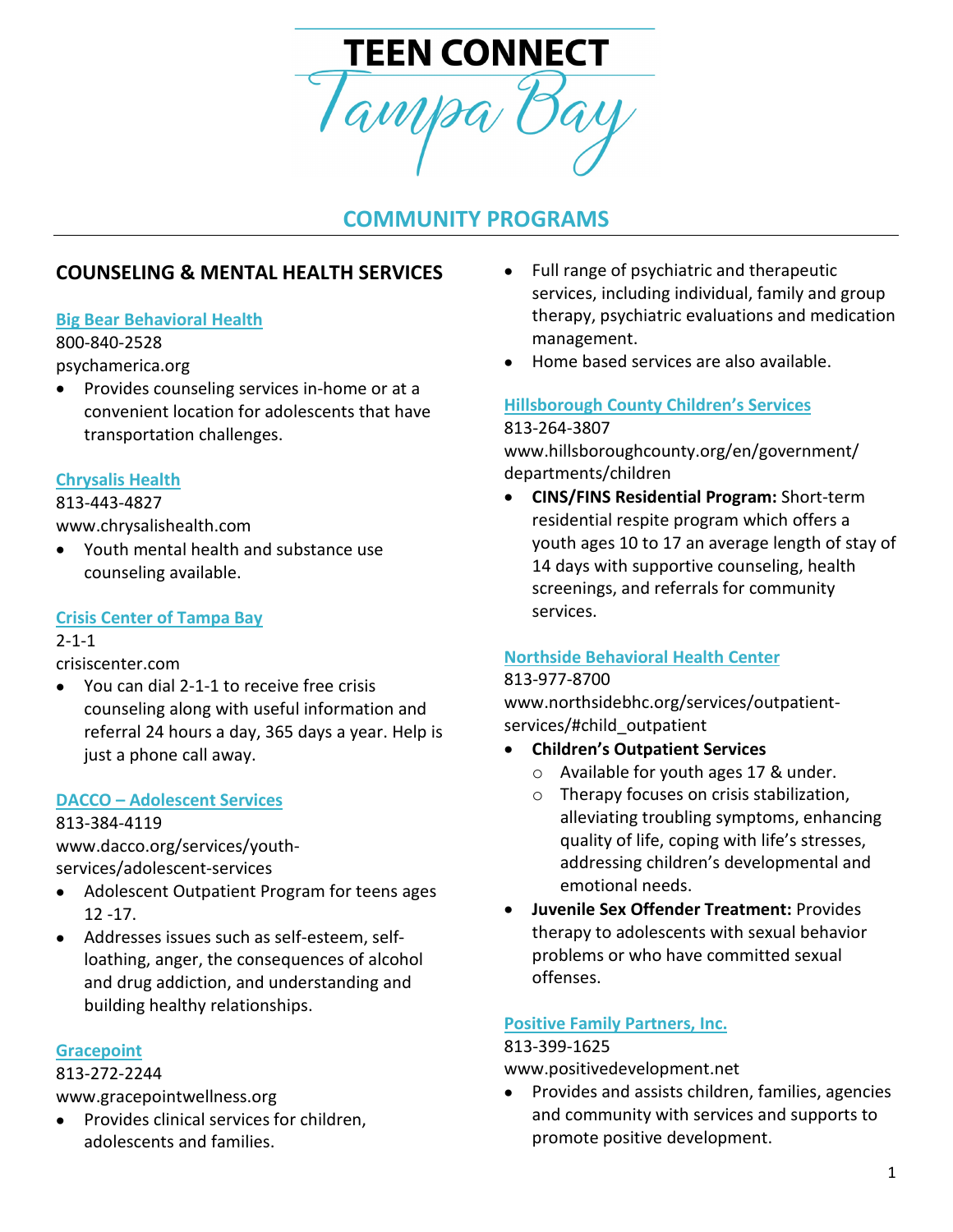# TEEN CONNECT<br>Tampa Bay

#### **[Success 4 Kids & Families](http://www.s4kf.org/services/)**

813-871-7412 www.s4kf.org/services

- **Successful Kids:** This program coordinates access to mental health services and supports based on a child's individual needs and the needs of the family. The goal is to keep children in their homes, schools, and communities.
- **Successful Students**: A truancy intervention program targeting youth ages 6 through 16.
- **Successful Youth**: Intervenes when young people find themselves in the juvenile justice system. Services focused on returning youth to their homes and community.
- **Healthy Transitions**: Serving young adults ages 16 to 25 years of age struggling with mental health issues. The program strives to make mental health support services more readily available to youth through individualized and group wellness activities.
- **Healthy Minds:** A coordinated specialty care for early psychosis treatment program. *Enrollment Criteria:*
	- o Individual has experienced psychotic symptoms for no more than 2 years (e.g. hallucinations, delusional thoughts, bizarre behavior, paranoia, and/or disorganized speech).
	- o Symptoms are not caused by a medical condition or substance use.
	- o Individual must not have a documented IQ below 70.
	- o Individual must reside in Hillsborough County.

# **[Supportive Therapy Empowering People](http://www.supportivetherapy.net/)**

#### 813-892-6203

supportivetherapy.net

• Provides individual, family and group therapy to children, teens and adults who are experiencing

challenges causing turmoil in the home, school and workplace.

- Mentors provide encouragement to some of the children who tend to be scapegoated and attempt to use one-on-one time to engage in supportive and positive activities together.
- Anger Management and Intensive Parenting classes.
- Anger Management Court approved 6 week groups.

(Major Insurances such as Cigna, Aetna, Humana, Mental HealthNet, TriCare and CMS and Self-pay)

# **DATING/DOMESTIC VIOLENCE & SEXUAL ASSAULT HELP**

# **[Crisis Center of Tampa Bay:](http://www.crisiscenter.com/what-we-do/sexual-assault-services)**

**[Sexual Assault Services](http://www.crisiscenter.com/what-we-do/sexual-assault-services)** 2-1-1 or 813-264-9961

www.crisiscenter.com/what-we-do/ sexual-assault-services

• If you're a victim of sexual assault/rape, contact Sexual Assault Services for support and assistance by dialing 2-1-1 (24/7) or 813-264- 9961. Whether the assault took place 24 hours ago or 20 years ago, help is available.

## **[National Domestic Violence Hotline](http://www.thehotline.org/)**

1-800-799-SAFE (7233) www.thehotline.org

• Highly trained expert advocates are available 24/7 to talk confidentially with anyone in the United States who is experiencing domestic violence, seeking resources or information, or questioning unhealthy aspects of their relationship.

#### **[National Sexual Assault Hotline](https://www.rainn.org/)**

800-656-HOPE (4673) rainn.org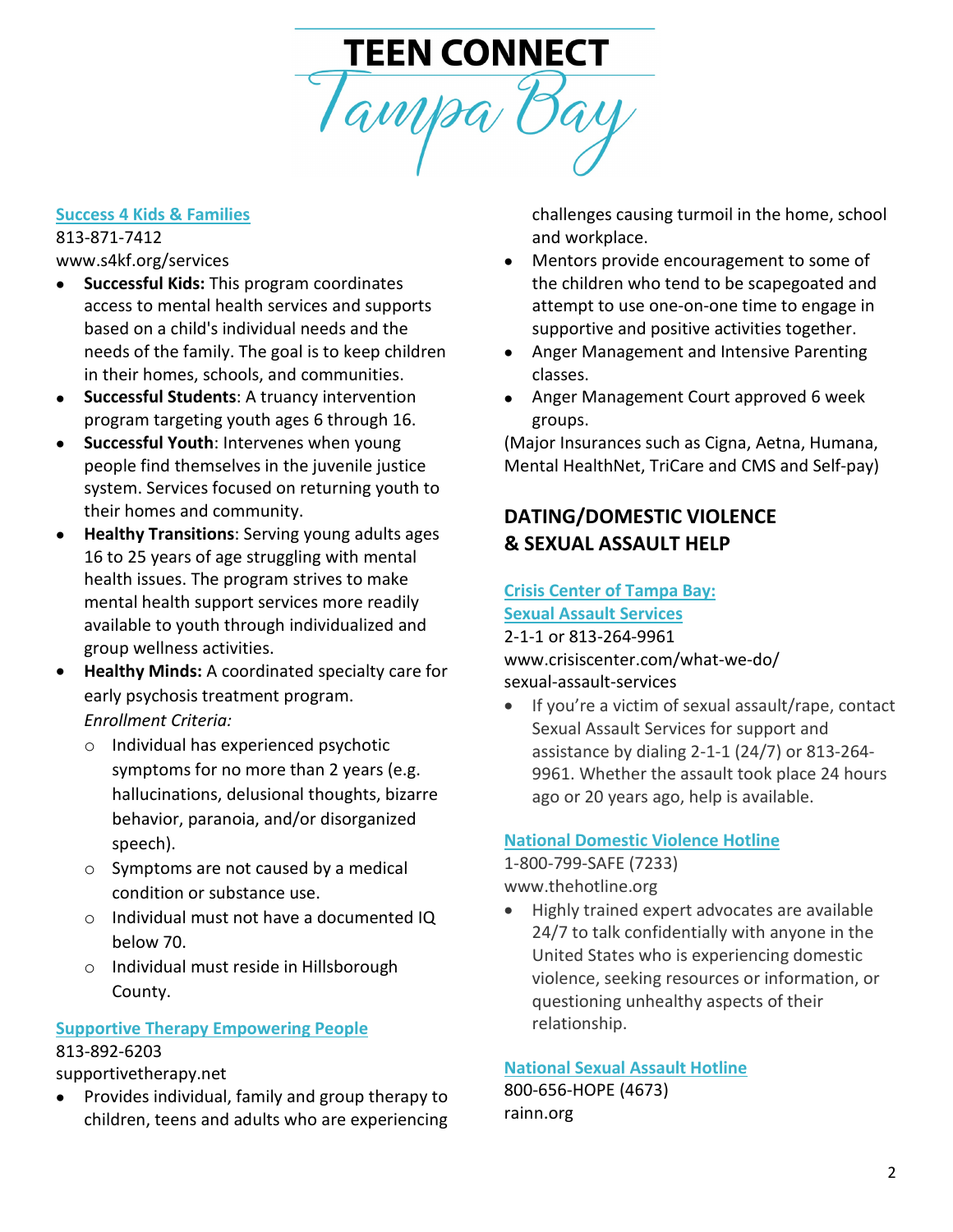

• Visi[t hotline.rainn.org/online](https://hotline.rainn.org/online) to chat or call 800-656-HOPE (4673) to get connected with a trained staff member from a sexual assault service provider in your area.

#### **[National Teen Dating Abuse Helpline](http://www.loveisrespect.org/)**

#### 1-866-331-9474

www.loveisrespect.org

- Call 1-866-331-9474, chat at [loveisrespect.org](https://www.loveisrespect.org/) or text "love is" to 22522, any time, 24/7/365.
- The Helpline and loveisrespect.org offer realtime, one-on-one support from peer advocates trained to offer information and resources to those involved in dating abuse relationships as well as concerned parents, teachers, clergy, law enforcement, and service providers.

#### **[The Spring of Tampa Bay, Inc.](http://www.thespring.org/)**

Crisis Hotline: 813-247-7233 or 247-SAFE Outreach: 813-749-8764 [www.thespring.org](http://www.thespring.org/)

• **Peace In Action:** Early intervention group encouraging healthy relationships and supporting the development of a youth's assets. Eligible for adolescents ages 13-17. Sessions on Monday from 5:30-7:30 p.m.

- **Outreach Services:** Offers safety planning, referrals and advocacy for survivors of dating and domestic violence.
- **Prevention Team:** Conducts trainings on domestic violence and teen dating violence for youth, businesses, community organizations and social services professionals who work with families.
- **Youth Action Committee:** Educates youth on dating violence and empowers them to be leaders in society and among their friends.

#### **FOOD ASSISTANCE**

#### **[Access Florida:](http://www.myflfamilies.com/service-programs/access) Food Assistance Program**

www.myflfamilies.com/serviceprograms/access/food-assistance-andsuncap.shtml

Customer Call Center: 1-866-762-2237 Agents available 8am to 5pm Mon-Fri

- The Food Assistance Program helps people with low-income buy healthy food.
- The U.S. Department of Agriculture (USDA) estimates how much it costs to buy food to prepare nutritious, low-cost meals and determines the amount of food assistance benefits an individual or family receives.

#### **[Feeding Tampa Bay](http://feedingtampabay.org/find-a-pantry/)**

#### 813-254-1190

feedingtampabay.org/find-a-pantry

- Feeding Tampa Bay offers a number of different ways to bring food to your table. Visit their website to learn about each of the programs below and to find a food pantry near you.
- **Mobile Pantries:** Refrigerated trucks bring fresh produce, meat, bread, and shelf-stable items directly to neighborhoods in need. Pick up a box of food, free of charge.
- **My Mobile Market:** Shop the mobile grocery store for your weekly staples. Purchase fresh produce, bread, and shelf-stable items at a low cost.
- **Charity Market:** Feeding Tampa Bay's on-site food pantry allows you to shop for fresh produce, meat, bread, and shelf-stable items. Make an appointment to pick up a box of food, free of charge.
- **Trinity Café:** A full-service restaurant that serves healthy, hot meals daily, free of charge.
- **SNAP Assistance:** Meet with the Community Outreach team to find out if you qualify for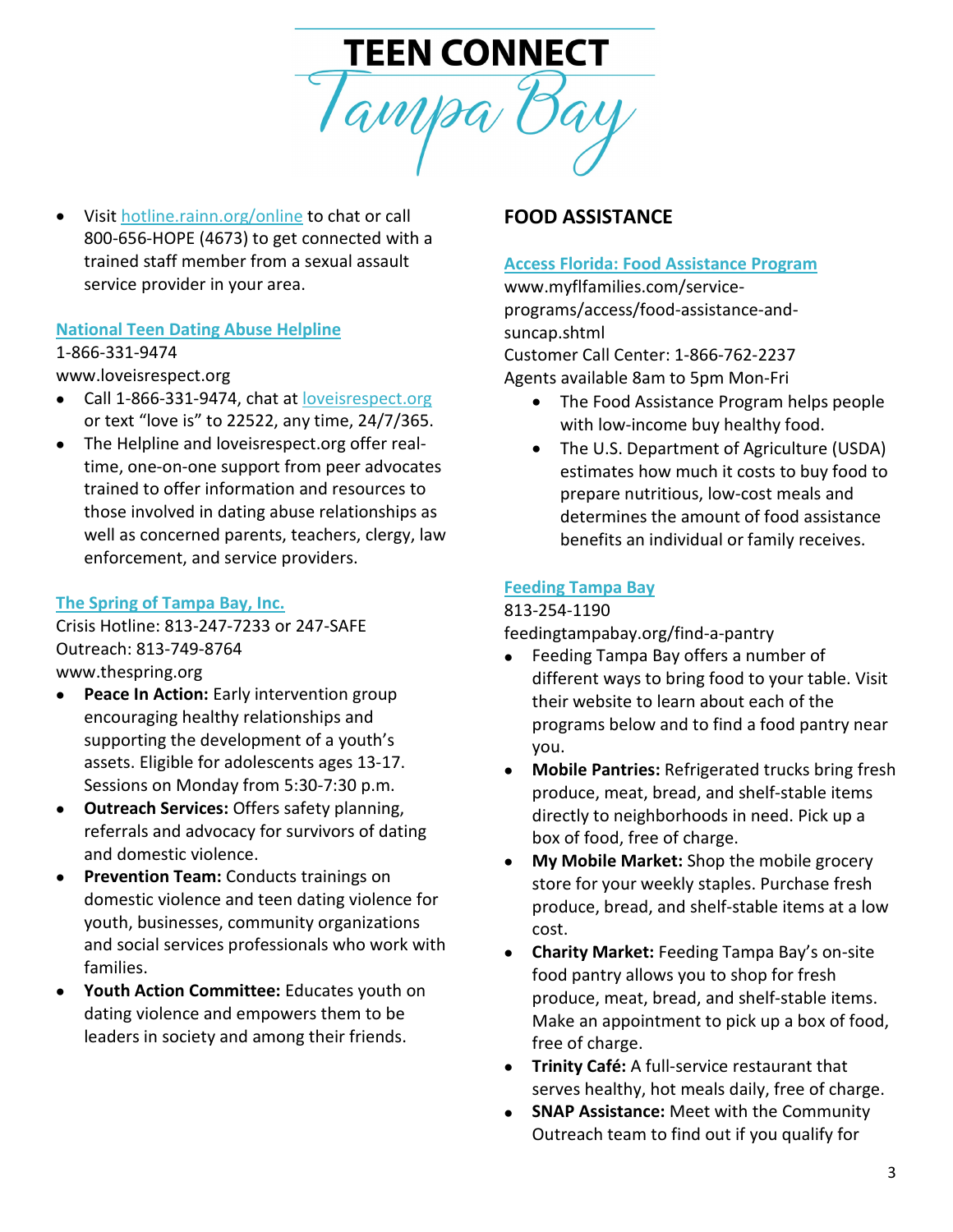

food stamp benefits and to obtain assistance with the SNAP application process.

#### **[Metropolitan Ministries](https://www.metromin.org/what-we-do/food/)**

#### 813-209-1000

www.metromin.org/what-we-do/food

• Metro Brigaide Meal Site Partners: Provide hot, balanced and nutritious meals throughout Tampa Bay. Visit the website above to search for a location near you.

# **HEALTH INSURANCE ENROLLMENT**

#### **Affordable Care [Act Marketplace](https://www.healthcare.gov/young-adults/coverage/)**

#### 1-800-318-2596

www.healthcare.gov/young-adults/coverage

• Provides information and links to health coverage options for those under age 30.

#### **[Family Healthcare Foundation](http://familyhealthcarefdn.org/)**

#### 813-995-1066

www.coveringtampabay.org

• If you live in Hillsborough, Pinellas, Polk or Pasco counties in Florida, you have friends who will help you find and enroll in healthcare options that meet your needs. The Family Healthcare Foundation can also connect you with resources that can help you and your family stay healthy or receive appropriate care when needed.

#### **[Florida Covering Kids & Families](https://health.usf.edu/publichealth/chiles/fckaf/navigator)**

#### 813-803-0628

health.usf.edu/publichealth/chiles/fckaf/navigator

• Provides navigator services to assist anyone who has questions and those who are ready to sign up for quality, affordable health insurance coverage in the federal Marketplace.

# **HOUSING/HOMELESS YOUTH RESOURCES**

#### **[Camelot Community Care, Inc.](http://www.camelotcommunitycare.org/services)**

#### 727-593-0003

www.camelotcommunitycare.org/services

- Camelot Community Care provides behavioral health and child welfare services that are community based, focusing on helping the child in their home, school and the community.
- **Tampa Bay Youth Outreach Program**: Serves unaccompanied homeless youth, between the ages of 18-24 in Hillsborough County. This program provides case management services to help link this population to employment and education services, as well as other community resources that will lead young adults to selfsufficiency.

#### **[Clothes to Kids](file://HSc-FS01/User%20Folders/dlewald/Resource%20Directory/clothestokids.org)**

813-616-6430 clothestokids.org

• Provides new and quality used clothing to lowincome or in crisis school-age children, free of charge.

#### **[Peace Outreach Resource Center](https://porc-tampa.org/)**

#### 813-512-6312

Mondays and Fridays, 2:30-5:30pm Porc-tampa.org

• A faith-based youth drop-in center that provides a safe, non-judgmental space for disadvantaged youth ages 16-24 experiencing homelessness.

#### **[Homeless Youth Handbook](https://www.homelessyouth.org/us/florida)**

www.homelessyouth.org/us/florida

• A guide for homeless youth with information about your rights, responsibilities, and resources in every major aspect of your life. Each Handbook is created based upon State specific law.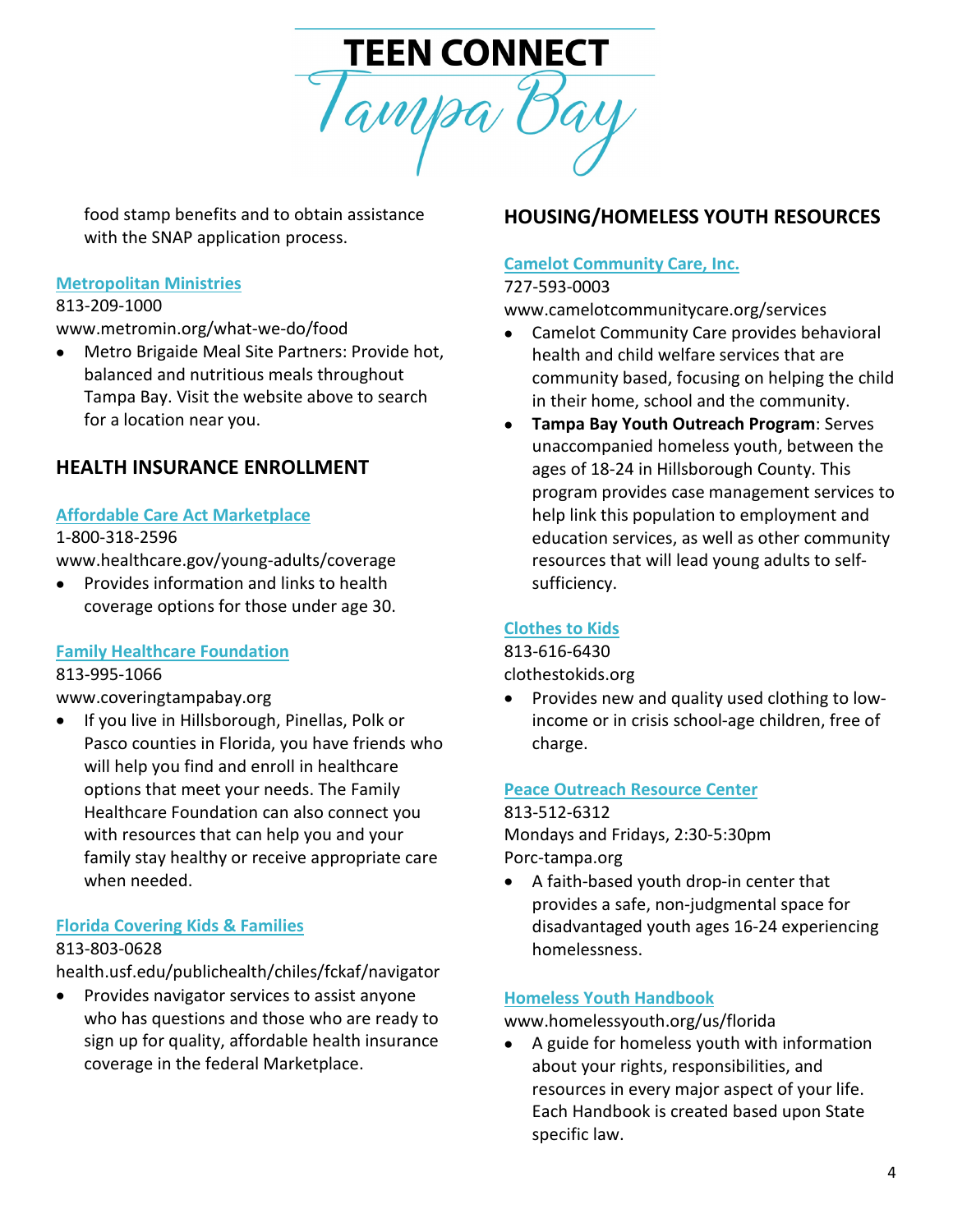# TEEN CONNECT<br>Tampa Bay

#### **[Starting Right, Now](http://www.startingrightnow.org/)**

813-868-1995

www.startingrightnow.org

- Ends homelessness for youth through one-onone mentoring, providing a stable home, obtaining employment, teaching financial literacy, life skills and promoting educational achievement.
- Starting Right, Now is a "by referral only" organization. Please contact your School Social Worker or Administrator to determine if you meet our eligibility requirements. A student must be in high school to be referred.

#### **[Tampa Hillsborough Homeless Initiative](http://unity.bowmansystems.com/index.php)**

unity.bowmansystems.com unity.bowmansystems.com/index.php/youth (Youth Services)

- Homeless assistance and other resources provided by community partner agencies within the Tampa/Hillsborough County Continuum of Care.
- Website offers specific resources tailored to youth ages 16 to 24 who are not accompanied by a parent or guardian.

# **HUMAN TRAFFICKING & REFUGEE RESOURCES**

#### **[Bridging Freedom](https://www.bridgingfreedom.org/education-and-victim-prevention/)**

www.bridgingfreedom.org/education-and-victimprevention

- Aims to increase community awareness about child sex-trafficking as a means to help prevent these terrible crimes.
- National Tipline: 1-888-373-7888.
- Call for confidential help and information.

#### **[Florida Dream Center](http://floridadreamcenter.org/services)**

#### 727-851-9074 floridadreamcenter.org/services

- Report your tip to the National Human Trafficking Resource Center at (888) 373-7888.
- Call the local Clearwater / Tampa Bay Area Task Force on Human Trafficking at 727-562-4917.
- Call 727-851-9074 to learn more about our services for human trafficking victims.

#### **[Lutheran Services Florida](https://www.lsfnet.org/)**

#### 813-875-1408

www.lsfnet.org/endtrafficking www.lsfnet.org/refugees-and-immigrants

- **Trafficking Victims Assistance Program (TVAP)**: Supports survivors of labor and sex trafficking in the Tampa Bay Area through comprehensive case management services.
- **Refugee Support:** Helps newcomers achieve economic self-sufficiency as quickly as possible through a variety of services that enable them to find employment, provide for their families, and adapt to their new environment.

#### **[Refugee Health Program](http://hillsborough.floridahealth.gov/programs-and-services/clinical-nutrition-services/refugee-health-program/index.html)**

#### 813-307-8078

hillsborough.floridahealth.gov/programs-andservices/clinical-nutrition-services/refugee-healthprogram

- Health assessment and vaccinations offered to eligible refugees, asylees, Cuban/Haitian entrants, Amerasians, Special Immigrant Visas, and Victims of Trafficking.
- Refugees with identified health conditions are referred to primary care physicians and specialists for follow-up health care.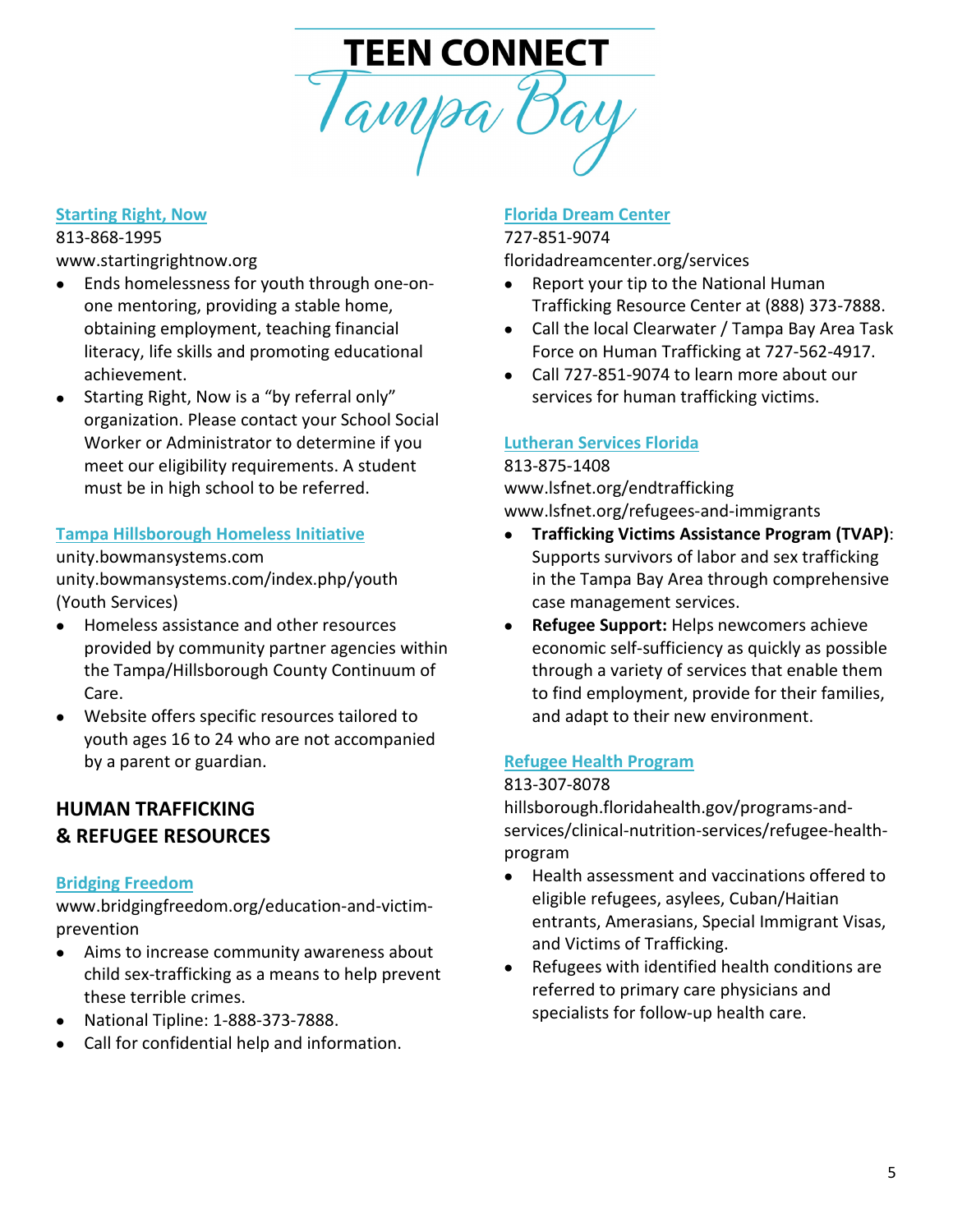

# **LGBTQ+ RESOURCES**

# **[LGBT National Help Center](file://HSc-FS01/User%20Folders/dlewald/Resource%20Directory/glnh.org/chat)**

1-800-246-7743 glnh.org/chat <mailto:help@LGBThotline.org>

- **Resource Database**: Includes information on youth groups, social and support organizations, as well as gay-friendly religious organizations, sports leagues, student groups and much more.
- **Youth Talkline**: Provides telephone, online private one-to-one chat and email peer-support for teens and young adults up to age 25 about coming-out issues, gender identity, relationship concerns, parent issues, school problems, HIV/AIDS anxiety and safer-sex information, and lots more. All services are free and confidential.
	- o Toll-free 1-800-246-PRIDE (1-800-246-7743)
	- o Hours: Mon-Fri: 4pm-midnight; Sat: noon-5pm

#### **[Metro Inclusive Health](http://www.metrotampabay.org/)**

Hillsborough County: 813-232-3808 www.metrotampabay.org

- **LGBTQ+ Programs and Events:** Designed as safe spaces for individuals like to make new friends, socialize, and find support through similarly-identified peers.
- **Young Minds:** Empowering youth with the knowledge of the real risks of STDs and drug use. Free STD testing and drug abuse education, free help with appointments and services, and free gift cards for completing all sessions. A program for young people between the ages of 13-24 that reside in Hillsborough or Pinellas Counties
- **Closing the Gap**: Providing STD/HIV education and risk reduction through multi-session and single-session workshops for ages 13-19. Outreach, HIV testing, and workshops at

schools, recreation centers, churches, festivals, juvenile detention centers, etc.

#### **[Planned Parenthood](http://www.plannedparenthood.org/)**

Tampa Health Center: 813-980-3555 www.plannedparenthood.org

• Planned Parenthood health centers provide education, support, and sexual and reproductive health services for lesbian, gay, bisexual, transgender, queer, questioning, and intersex patients.

#### **[PFLAG Tampa](file://HSc-FS01/User%20Folders/dlewald/Resource%20Directory/pflagtampa.org)**

863-535-5239

pflagtampa.org

- Florida Chapter of PFLAG, the nation's largest LGBTQ+ support organization.
- We, the parents, families, friends and allies of LGBTQ persons, celebrate diversity and envision a society that embraces everyone, including those of diverse sexual orientations and gender identities.
- Meetings held the 1st Wednesday of every month at 7pm at the Metropolitan Community Church of Tampa, 408 East Cayuga Street, Tampa FL 33603.

#### **[Transgender Law Center](https://transgenderlawcenter.org/resources/youth)**

#### 510-587-9696

transgenderlawcenter.org/resources/youth

• Works on a wide range of issues to end discrimination and ensure that transgender people have access to equal rights and opportunities.

#### **Trevor [Project](http://www.thetrevorproject.org/)**

www.thetrevorproject.org

• TrevorText is a confidential and secure resource that provides live help for LGBTQ youth with a trained specialist, over text messages. Text START to 678678.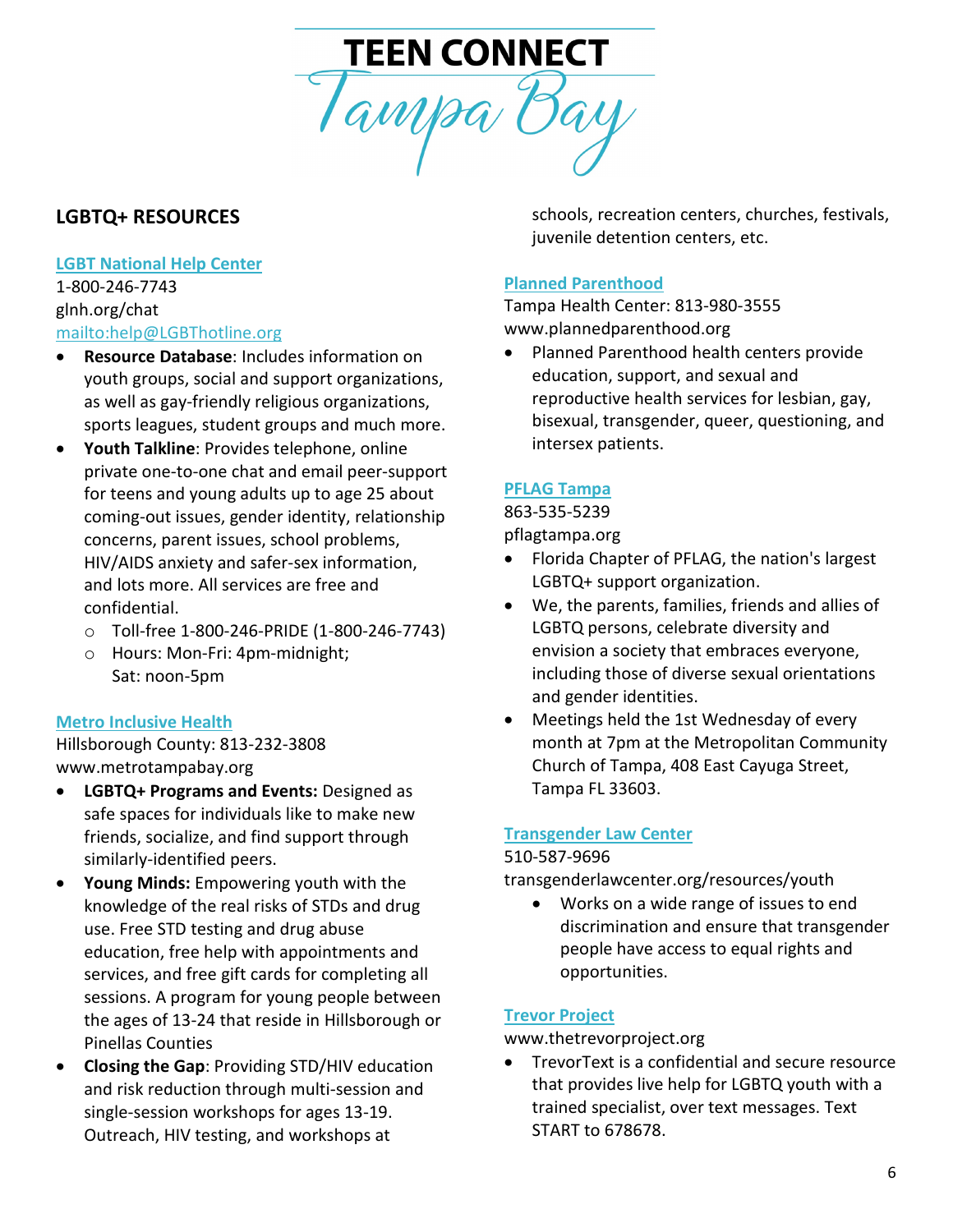# TEEN CONNECT<br>Tampa Bay

#### **[Ybor Youth Clinic](https://health.usf.edu/care/pediatrics/services-specialties/ad-med/ybor-youth-clinic)**

#### 813-396-9021

health.usf.edu/care/pediatrics/servicesspecialties/ad-med/ybor-youth-clinic

- The mission of the Ybor Youth Clinic is to provide high quality, innovative, compassionate and nonjudgmental health care services to ALL youth (ages 13 - 24) in an environment tailored to meet their specific and unique needs.
- Free STI/HIV Testing available: Mon: 9am– 12pm; 1–4pm; Tues: 1–4pm; Wed: 9am– 12pm; 1–4pm. Other services available by appointment.
- Extended clinic hours available to minors on Mondays from 4:30-6pm.

#### **SCHOOL-BASED PROGRAMS**

**[HELP Students in Transition Program -](http://www.sdhc.k12.fl.us/doc/list/help-students-in-transition-program/about/161-746/) [Hillsborough County Public Schools](http://www.sdhc.k12.fl.us/doc/list/help-students-in-transition-program/about/161-746/)**

#### 813-315-4357

www.sdhc.k12.fl.us/doc/list/help-students-intransition-program/about/161-746/

- Dedicated to meeting educational needs of students who meet eligibility under the McKinney Vento Homeless Education Assistance Act.
- Provides Bus transportation, Academic Support, Meal Assistance, School Supplies and School Enrollment Assistance.

#### **[High School Diploma Program –](http://www.finishschool.com/apply) [Seminole Heights Charter High School](http://www.finishschool.com/apply)** 813-234-0809

www.finishschool.com/apply

- Non-traditional high school setting serves youth 16-21 in Hillsborough County.
- Opportunity to complete credits towards earning a high school diploma at their own pace.

#### **[Project Link](http://www.project-link.org/)**

#### 813-276-5671 www.project-link.org

- Program focuses on improving school attendance by addressing the underlying difficulties within families that lead to truancy
- Eligibility: Elementary to high school students and their families in the East and West Tampa area.
- Students are identified as at-risk of chronic absenteeism, social skills development, and academic achievement.
- New programs for Health and Nutrition, Training and Enrichment Programs.

#### **[Tampa Bay Academy of Hope](http://www.tampahope.org/)**

#### 813-620-4029

www.tampahope.org

- Making a difference in the lives of youth, individuals, adults, and families, by providing positive development programs in a safe, supportive, and structured environment.
- Keeping youth in school and out of the prison pipeline and helping them become productive and successful citizens through mentoring, case management, tutoring, prison reentry assistance and job training.
- **YouthBuild TBAH**: 16-24 years old/Hillsborough County. Project-based academic learning and occupational skills training to prepare disadvantaged youth for career placement in construction.

## **SUBSTANCE ABUSE TREATMENT**

#### **[Chrysalis Health](http://www.chrysalishealth.com/)**

#### 813-443-4827

www.chrysalishealth.com

• Youth mental health and substance use counseling available.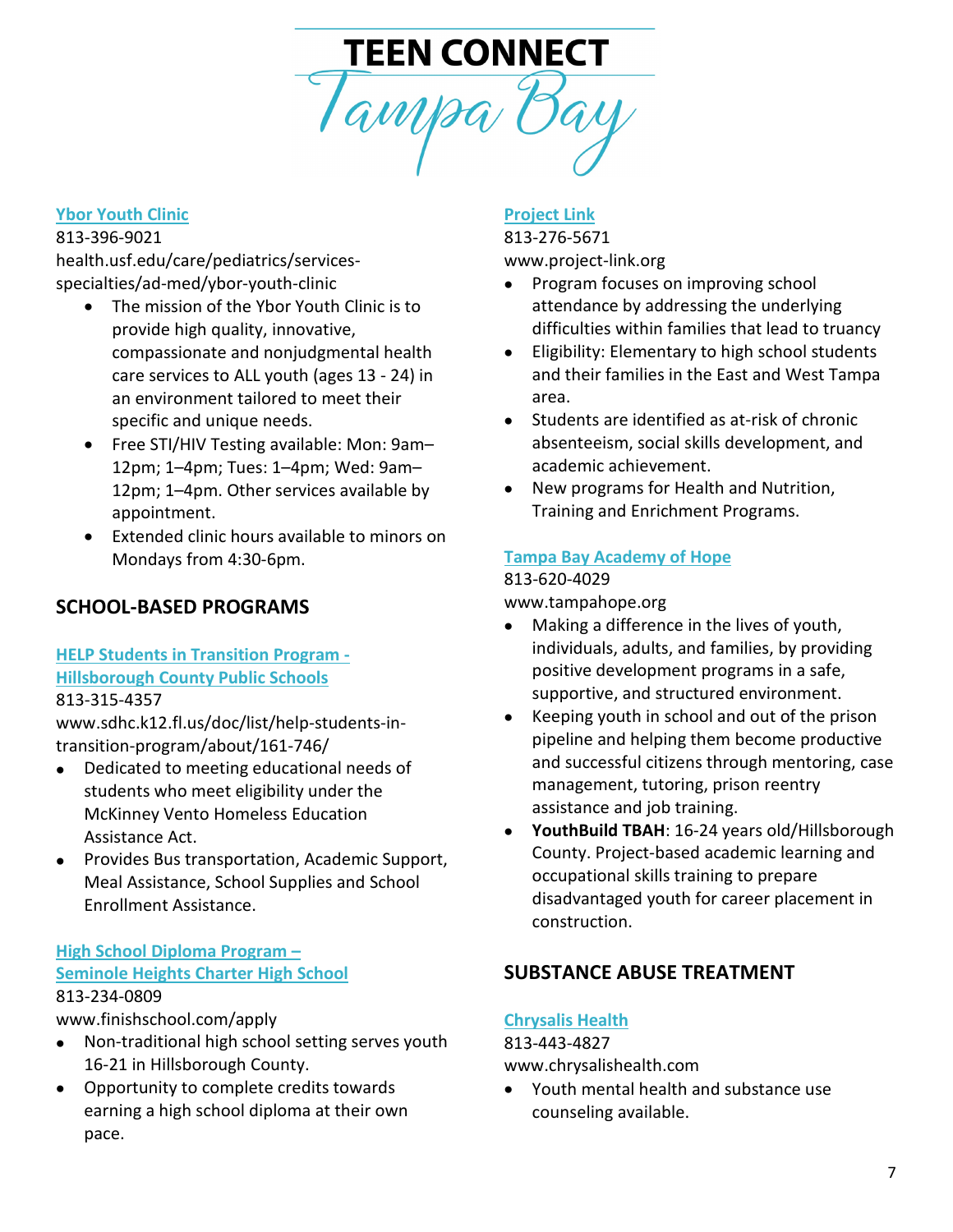# TEEN CONNECT Tampa Bay

#### **[Crisis Center of Tampa Bay](https://www.crisiscenter.com/)**

# 2-1-1

crisiscenter.com

- Provides drug and alcohol treatment and prevention referrals to local providers in Florida, 24 hours a day, 365 days a year.
- **Substance Abuse Hotline**: Through discussion and referrals to community resources, counselors provide options to individuals and families affected by addiction. Call 1-800-662-HELP (4357)

# **DACCO – [Adolescent Services](http://www.dacco.org/PROGRAMS/OutpatientPrograms/AdolescentSpecialtyProgram.aspx)**

#### 813-384-4119

www.dacco.org/services/youthservices/adolescent-services

• Adolescent Outpatient Program for teens ages 12-17. Addresses issues such as self-esteem, self-loathing, anger, the consequences of alcohol and drug addiction, and understanding and building healthy relationships.

# **Phoenix House – [Derek Jeter Center](http://www.phoenixhouse.org/locations/florida)**

#### 813-881-1000

Mon-Thurs: 10am-8pm; Fri: 9am-6pm www.phoenixhouse.org/locations/florida

- Comprehensive outpatient services for teens.
- Helps families address adolescent substance abuse.
- State, Medicaid, Insurance and self-pay. Sliding scale reductions based on household income are available for adolescents.

# **SUPPORT SERVICES**

# **[A Center for Grieving Children and Teens –](http://www.suncoastkidsplace.org/)**

#### **[Suncoast Kids Place](http://www.suncoastkidsplace.org/)**

813-990-0216

www.suncoastkidsplace.org

• Children ages 3-18 in Hillsborough and some of Pasco County.

- Provide grief and loss peer support groups to children and teens.
- Use a combination of peer support groups, along with play therapy techniques, to support kids through their grief journey.
- Caregiver groups offered simultaneously to kids groups.

# **[AMI Kids Tampa](file://HSc-FS01/User%20Folders/dlewald/Resource%20Directory/amikids.org/programs-and-services/programs/amikids-tampa/story/about)**

813-887-3300 [amikids.org/programs-and](http://amikids.org/programs-and-services/programs/amikids-tampa/story/about)[services/programs/amikids-tampa/story/about](http://amikids.org/programs-and-services/programs/amikids-tampa/story/about)

• Offers dynamic and comprehensive services focusing on education, behavior modification, and treatment for youth associated with the Office of Juvenile Justice and Delinquency Prevention.

## **[Centre for Girls](https://www.thecentreforgirls.org/)**

#### 813-231-3404

www.thecentreforgirls.org

- A community center for girls, offering educational and art enrichment activities in a supportive environment.
- A resource for information and guidance for parents and members of the community interested in girls' issues and methods of support during the transition into adolescence.

# **[Centre for Women](http://www.thecentre.org/)**

#### 813-251-8437 www.thecentre.org

- Offers a diverse array of programs to help women in the Tampa Bay region to succeed both personally and professionally.
- **Counseling & Wellness:** An affordable outpatient community counseling program for individuals, couples, families, children and teens.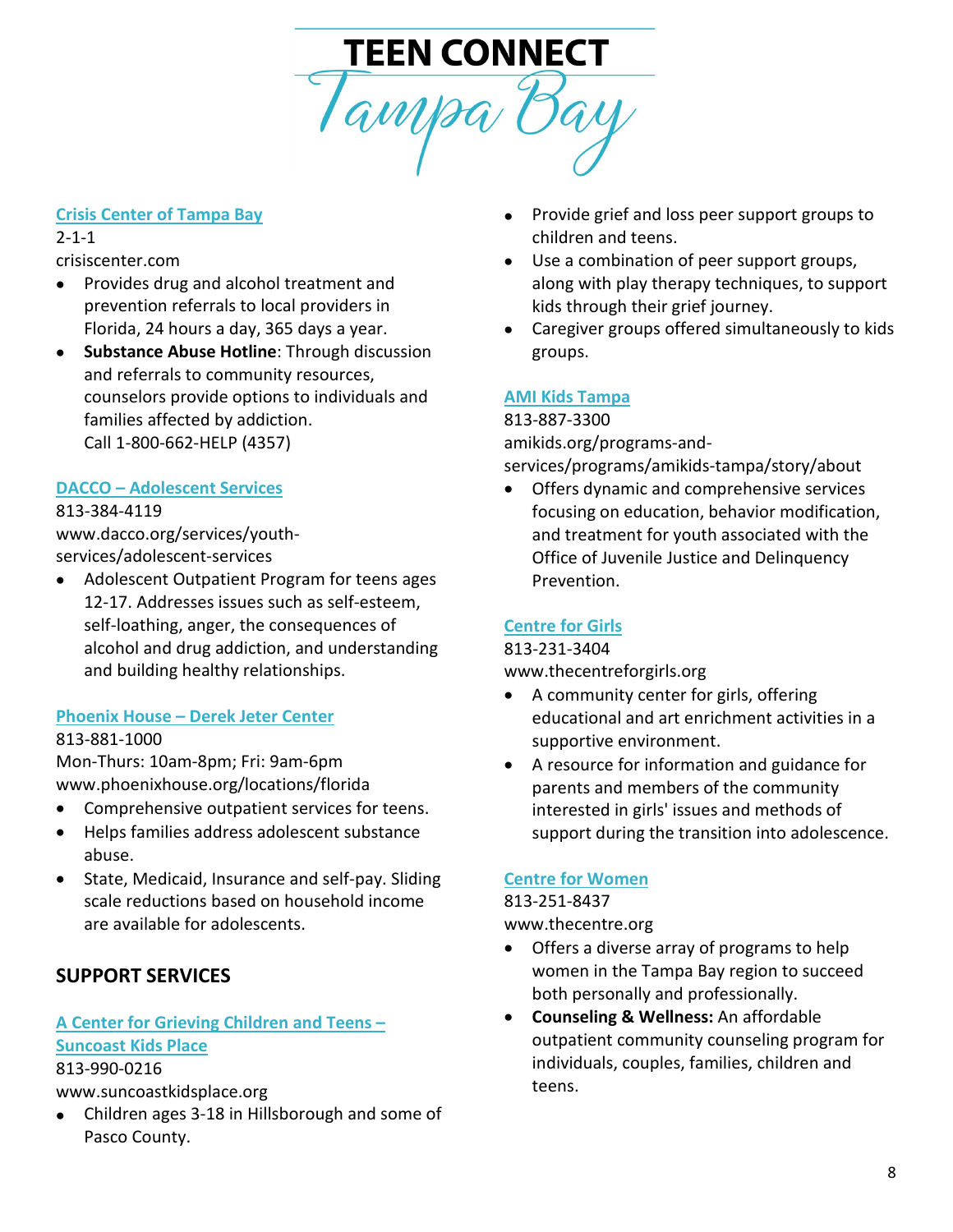

#### **[Children's Board Family Resource Centers](https://www.familysupporthc.org/)**

Brandon: 813-740-4634 Central Tampa: 813-204-1741 East County: 813-752-8700 North Tampa: 813-558-1877 South County: 813-641-5600 Town 'N Country: 813-356-1703 www.familysupporthc.org

- The Children's Board Family Resource Centers are located throughout Hillsborough County and offer programs and services emphasizing family support, child development, health and safety, and learning success.
- Visit the website above to [find classes and](https://www.familysupporthc.org/classes-events)  [events](https://www.familysupporthc.org/classes-events) at a Center near you, including educational programs and health services for teens.

#### **Columbus Youth Academy**

813-765-7639 (no website) <mailto:sam.cerezo@sequelyouthservices.com>

- Community case manager working with at-risk youth and families to help in prevention by mentoring and support services.
- For all at-risk youth.

#### **[Devereux Kids—Girls Circle](http://www.devereux.org/site/PageServer?pagename=fl_girls_circle)**

813-915-7101

www.devereux.org/site/PageServer? pagename=fl\_girls\_circle

- Devereux Kids is the primary prevention program of the Devereux Foundation in Florida. It involves parents and community residents in training, relationship building and skill development to increase the safety and wellbeing of children, youth and families at the neighborhood level.
- **Girls Circle**: A structured support group for girls from 9-18 years of age, designed to foster selfesteem, help girls maintain authentic

connection with peers and adult women in their community, counter trends toward selfdoubt, and allow for genuine self-expression through verbal sharing and creative activity.

#### **[Dream Center of Tampa Bay](file://HSc-FS01/User%20Folders/dlewald/Resource%20Directory/dctampa.org)**

#### 813-374-8999

dctampa.org

- Ybor City's local youth and community center.
- Hosts after school programs for students grades K-12 Monday through Thursday.

#### **[Family Network on Disabilities](file://HSc-FS01/User%20Folders/dlewald/Resource%20Directory/fndusa.org/contact-us/programs/psn/)**

727-523-1130 / 800-825-5736 [fndusa.org/contact-us/programs/psn/](https://fndusa.org/contact-us/programs/psn/)

- **Youth Advocacy:**
	- o Targets youth and young adults with disabilities, ages 14 to 22, receiving special education and related services.
	- o Youth Advocacy assists individuals with disabilities and their parents, family members, guardians, advocates, and/or authorized representatives.
	- o Direct one on one assistance, or workshops through online tutorials, web casting and face to face. Offers different information resources in varying media.
- **Parent Support Network (PSN) Project:** Offers free help and information to families of students with disabilities and the professionals that serve them with the main focus on the educational needs of students with disabilities.

#### **[G.E.M.S.](http://www.girlsrgems.org/)**

#### **[\(Girls Empowered Mentally for Success, Inc.\)](http://www.girlsrgems.org/)** 813-300-2891

www.Girlsrgems.org

- At risk girls ages 10-17 in Hillsborough County.
- Addresses and meets the multiple needs of girls that are facing risk factors, such as lack of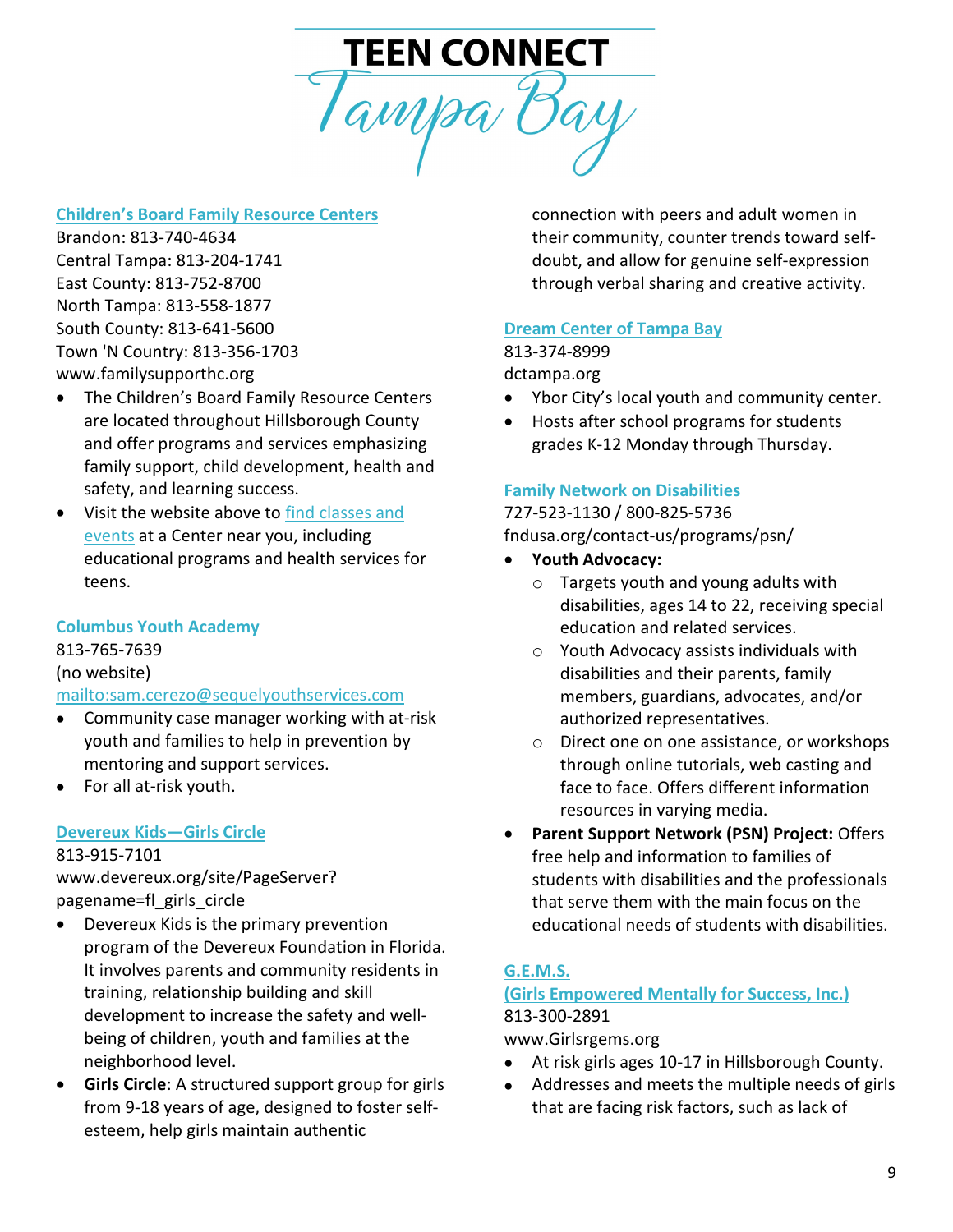

parental involvement, school dropout, substance abuse, low self-esteem.

- Designed to decrease negative socioeconomic trends distressing a young girl's development from early adolescence through late adolescence.
- Offers group mentoring, one to one adult mentoring, and peer mentoring at different stages of the program.

# **[Goodwill Industries-Suncoast, Inc.](file://HSc-FS01/User%20Folders/dlewald/Resource%20Directory/goodwill-suncoast.org/services-by-county)**

#### 727-523-1512

goodwill-suncoast.org/services-by-county

• Provides a wide range of programs including employment services, training programs, and affordable housing.

#### **[Metropolitan Ministries](http://www.metromin.org/programs-for-school-age-children)**

813-209-1000 www.metromin.org/programs-forschool-age-children

- **CREATE – Children's Recreational, Education, Arts, and Therapeutic Experience:** Gives school-age children a nurturing therapeutic environment to grow, process their challenges, and learn techniques to deal with their emotions.
- **Youth Program:** Enriches youth with the tools to break the cycle of poverty while growing to become future leaders. Dedicated to serving middle and high school students living on campus and in our community, youth program staff and teens are trauma-informed.

#### **[Pace Center for Girls](http://www.pacecenter.org/)**

813-739-0410 x 5611, Brittany Knowles www.pacecenter.org

- Pace provides girls and young women an opportunity for a better future through education, counseling, training and advocacy.
- **Pace Reach Counseling Services Program:** Provides free behavioral health services that

are strength based and gender responsive to girls who are not enrolled in the Pace day program.

• **PACEWorks:** A comprehensive vocational and education program dedicated to impacting employability, vocational training and educational success of all girls enrolled in the Pace Center for Girls, Hillsborough program.

#### **[Sylvia Thomas Center for](http://www.sylviathomascenter.org/) [Adoptive and Foster Families](http://www.sylviathomascenter.org/)** 813-651-3150

www.sylviathomascenter.org

- Support to pre-adoptive and post-adoptive families.
- Provides in-home case management to postadoptive families in crisis.
- Four support groups for adoptive parents and adopted children.

#### **[Tampa Housing Authority Youth](http://www.thafl.com/) [and Family Services](http://www.thafl.com/)**

813-254-7568

www.thafl.com

- Youth exhibiting runaway, ungovernable, and truant behavior between the ages of 7-17 years.
- Offers individual, group and family counseling, as well as case management services.
- Services are provided primarily in the client's home and/or school setting.
- Offers Healthy Parenting & Anger Management classes to the parents of the clients and the community.

#### **[United Way Suncoast](https://unitedwaysuncoast.org/what-we-do/)**

#### 813-274-0900

unitedwaysuncoast.org/what-we-do

• Aims to break the cycle of generational poverty throughout the Suncoast region. Offers support and resources in the areas of education,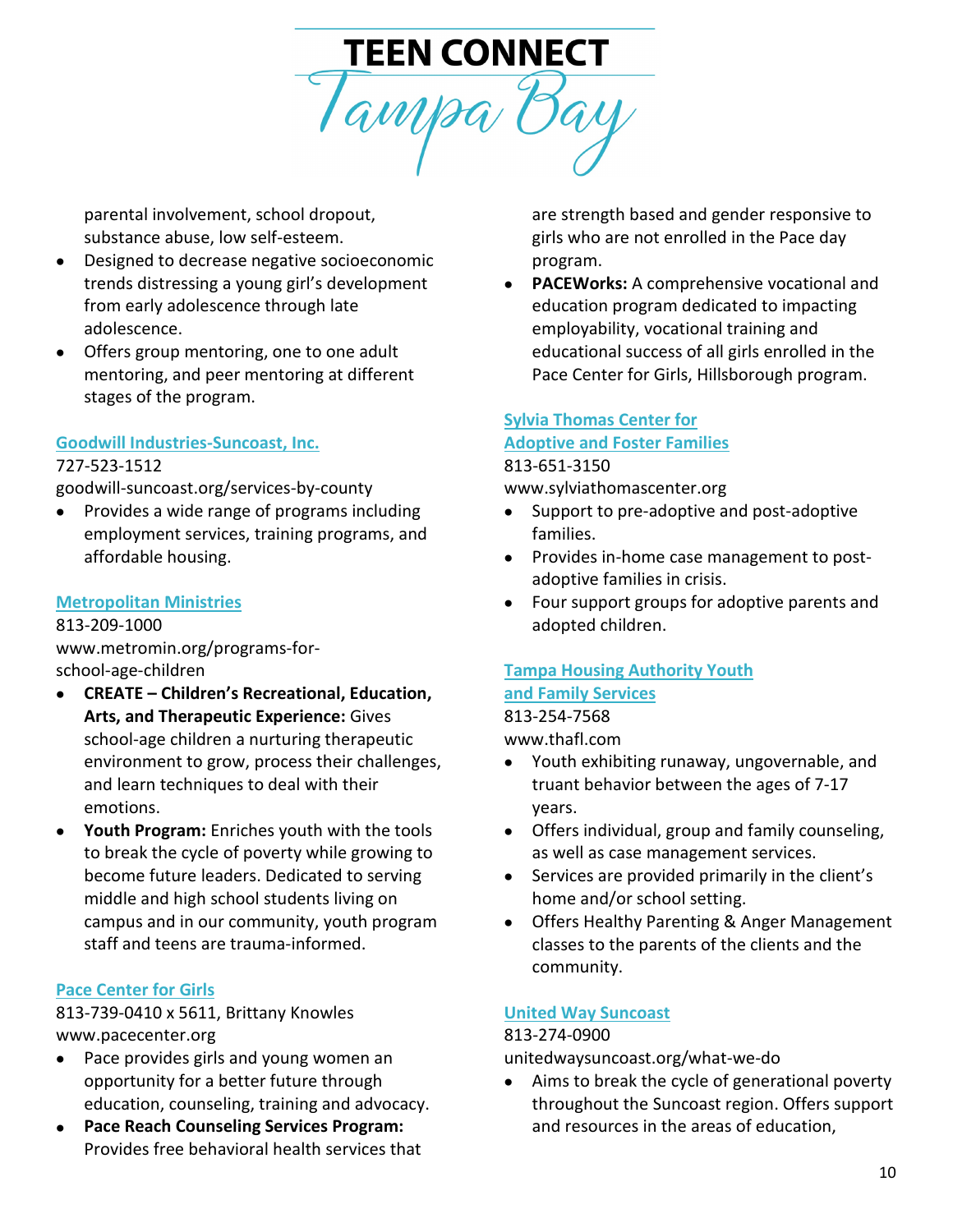

income, health, disaster services, and neighborhood programs.

#### **[Youth Advocate Program](http://www.yapinc.org/)**

# 813-248-3980

www.yapinc.org

- One-to-one case management.
- Gender specific.
- Working to accomplish goals/needs identified by the family during initial assessment.
- Youth ages 6-17.
- Reside in zip codes 33610, 33612, 33617, 33604, 33619, 33569, 33605, 33607, 33511.

# **TEEN PARENT PROGRAMS**

#### **[Child Birth Options, LLC](http://www.childbirthoptions.net/)**

813-381-6430

www.childbirthoptions.net

• **Midwife & Doula Program:** Will offer reduced priced services to teens.

#### **[Children's Home Network](http://www.childrenshomenetwork.org/adolescents-in-motherhood)**

813-864-1459 www.childrenshomenetwork.org/ adolescents-in-motherhood

#### • **Adolescents in Motherhood:**

- o Residential program for new mothers and mothers-to-be ages 13-18 years of age.
- o Offers a structured home and campus environment for young moms and their babies.
- o Offers support from trained and trauma sensitive child caregivers, mental health and behavior specialists, a staff nurse and psychiatrist.

#### **[Healthy Start Program](http://healthystartcoalition.org/the-programs/healthy-start-program/)**

813-307-8016 healthystartcoalition.org/the-programs/ healthy-start-program

• Provides moms, newborns and families with education, resources and support through services in the home, hospital or other community settings and one-on-one phone calls.

#### **[Hillsborough County Children's Services](http://www.hillsboroughcounty.org/en/government/departments/children)**

#### 813-264-3807

www.hillsboroughcounty.org/en/government/dep artments/children

• Expectant Parents Program for first-time mom or teen parents.

## **[Teen Parent Program –](http://www.sdhc.k12.fl.us/doc/list/teen-parent-program/resources/162-753/)**

# **[Hillsborough County School District](http://www.sdhc.k12.fl.us/doc/list/teen-parent-program/resources/162-753/)**

#### 813-272-4674

www.sdhc.k12.fl.us/doc/list/teen-parentprogram/resources/162-753/

- Voluntary program designed to meet the needs of expectant youth and teen parents.
- Students have the option to participate in the program by choosing to go the *Traditional School* route or attend at a *Parent Teen Center.*
- Student has to be enrolled in a Hillsborough County Public School to be eligible for the program.

# **[Woman to Woman –](http://www.gulfcoastjewishfamilyandcommunityservices.org/children-n-family/woman-to-woman/) Gulf Coast Jewish**

#### **[Family & Community Services](http://www.gulfcoastjewishfamilyandcommunityservices.org/children-n-family/woman-to-woman/)**

#### 813-930-7103

www.gulfcoastjewishfamilyandcommunityservices. org/children-n-family/woman-to-woman/

- Mentoring program for teenage mothers and pregnant girls who are at risk for academic failure and repeat pregnancies.
- Mentors organize skill-building workshops, evening and overnight events, all geared to help the teens to recognize negative behavioral patterns and create new ones that will empower them.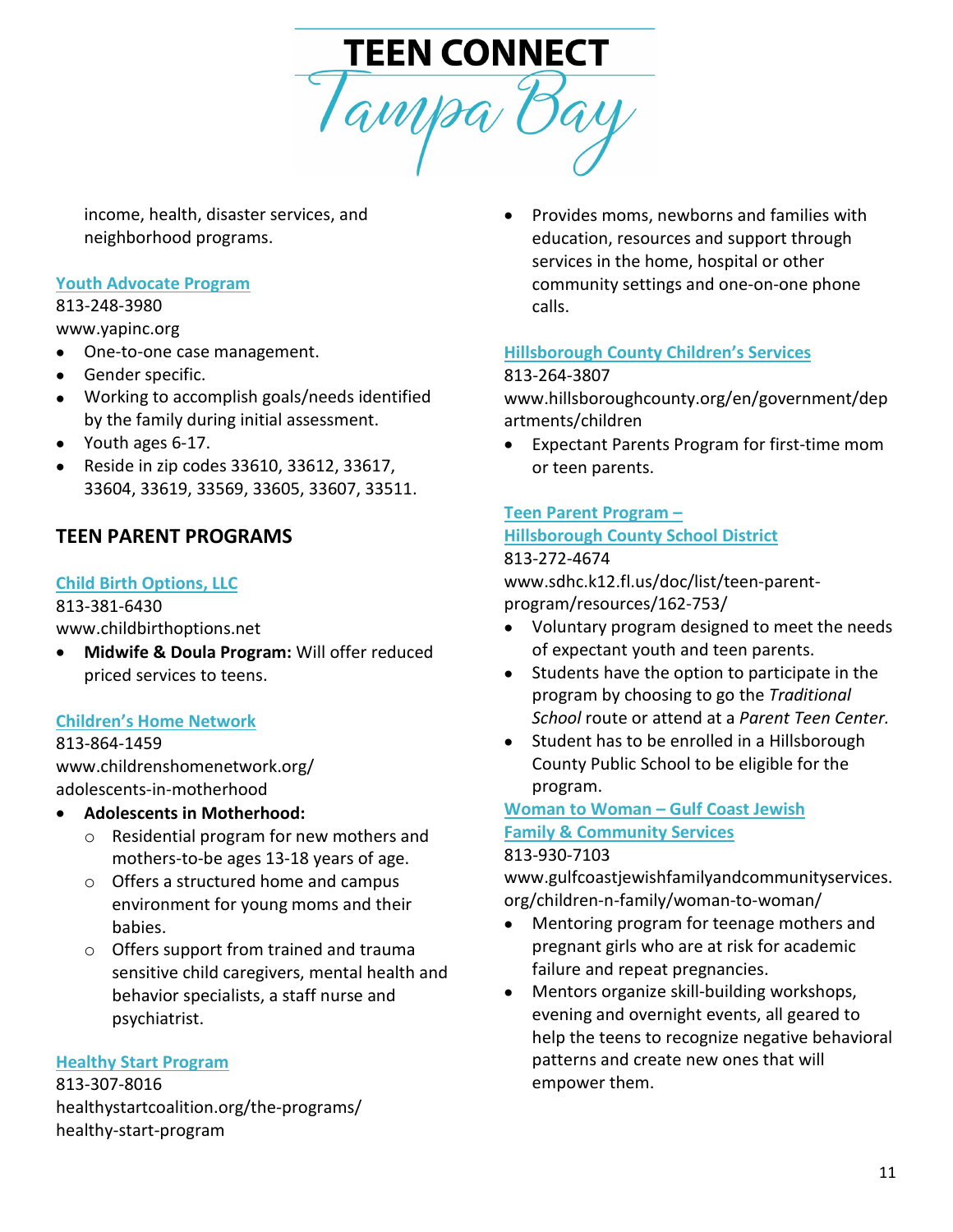

• Teens work with a Woman to Woman case manager to secure needed social services for themselves and their babies.

# **TRANSPORTATION**

#### **[Bethesda Ministries-God's Pedal Power Program](http://bethesdaministriestampa.org/gods-pedal-power/)** 813-248-8700

bethesdaministriestampa.org/gods-pedal-power

• Provides no cost bicycle transportation with accountability to people in need.

#### **[Hillsborough Area Regional](http://gohart.org/) [Transit Authority \(HART\)](http://gohart.org/)**

# 813.254.4278

#### GoHART.org

- Youth discount permit available for ages 5-18.
- Adult student fare discount permit for students of participating colleges and universities.

#### **[Sunshine Line-Hillsborough County](https://www.hillsboroughcounty.org/en/residents/social-services/transportation/door-to-door-transportation) [Door to Door Transportation](https://www.hillsboroughcounty.org/en/residents/social-services/transportation/door-to-door-transportation)** 813-272-7272

# www.hillsboroughcounty.org/en/residents/social-

services/transportation/door-to-doortransportation

- The Sunshine Line provides door-to-door transportation for elderly, people with disabilities, or low-income residents who do not have, or can't afford their own transportation.
- Transportation is provided for medical and social service appointments, grocery trips, health and wellness, personal business and more.
- Trips are prioritized based on trip purpose and provided on a space-available basis.

#### **[Sunshine Line-Hillsborough County FREE Bus Pass](https://www.hillsboroughcounty.org/en/residents/social-services/transportation/action-folder/apply-for-a-bus-pass)  [Application](https://www.hillsboroughcounty.org/en/residents/social-services/transportation/action-folder/apply-for-a-bus-pass)** 813-272-7272

https://www.hillsboroughcounty.org/en/residents/ social-services/transportation/action-folder/applyfor-a-bus-pass

• If you are able to ride HART, you may qualify for a daily or monthly bus pass.

*Eligibility:*

- Travel within 3/4 of a mile from a HART bus route
- Have one of the following qualifications:
	- o Low-income
	- o Disabled
	- o Elderly
- Have no other means of transportation

# **YOUTH DEVELOPMENT**

#### **[Big Brothers Big Sisters of Tampa Bay](file://HSc-FS01/User%20Folders/dlewald/Resource%20Directory/bbbstampabay.org)**

#### 813-769-3600

bbbstampabay.org

• Provides both children and mentors the essential tools to develop lifelong, purposeful relationships.

#### **[Boys & Girls Club of Tampa Bay](https://www.bgctampa.org/)**

#### 813-875-5771

www.bgctampa.org

After-school and holiday programs for school-age children at various locations in Hillsborough County. Club programs and services promote and enhance the development of boys and girls by instilling a sense of competence, usefulness, belonging and influence. Programs and services include:

- Education and Career
- **Arts**
- Character and Leadership Development
- Health and Life Skills
- Sports, Fitness and Recreation
- Computerrific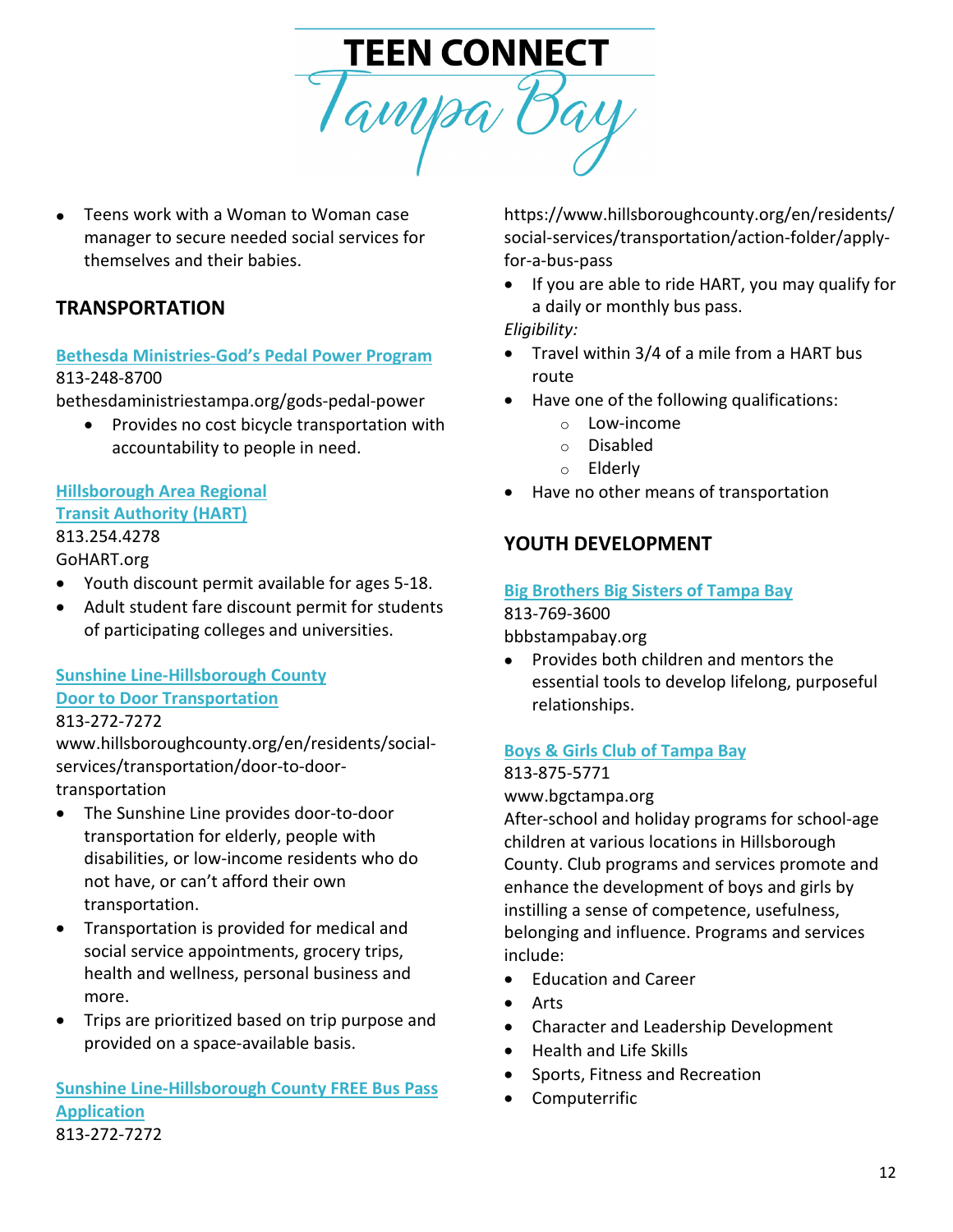

# **[CareerSource](http://www.careersourcetampabay.com/pages/youth_career_planning)**

813-930-7571

[www.careersourcetampabay.com/pages/youth\\_ca](http://www.careersourcetampabay.com/pages/youth_career_planning) [reer\\_planning](http://www.careersourcetampabay.com/pages/youth_career_planning)

- **WIOA Youth Training:** Young Talent Tampa Bay 18-24 years/out of school. Career Exploration, Employability Skills Training (Financial Literacy, Career Coaching and Guidance) Tuition Assistance, Limited Supportive Services, Paid Work Experience and On-the-Job Training Referrals.
- **STEM TEC:** 14-17 years/Hillsborough Co. resident. Provides career exploration and workplace readiness training. Hands-on workplace readiness training, teambuilding, goal setting and personal motivation, in addition to employer site visits as job shadowing experiences in STEM specific fields.

#### **[Computer Mentor Group](http://www.computermentors.org/programs-2/)**

#### 813-236-1191

www.computermentors.org/programs-2/

- **Teen Tech:** Guides students through Microsoft Certifications in the Microsoft Office Productivity Suite, Web Applications, Software Development, Network, Security, Server. Students are assigned to a mentor who helps them in a self-paced environment. Microsoft Certifications makes the students attractive candidates for internships and employment in the information technology industry.
- **Kidscope:** Cutting-edge curriculum to teach middle-schoolers STEM through programming.
- **Computer Lab**: Available for community members to access internet and also serves as an DCF Access location.

#### **[Frameworks of Tampa Bay](http://www.myframeworks.org/)**

(Formerly Ophelia Project) 813-514-9555, ext. 109 www.myframeworks.org

- **LifeSkills Training:** Evidence-based curriculum for middle schoolers. Substance abuse prevention program that focuses on the psychological and social factors that cause individuals to engage in risky behaviors (i.e., substance abuse, violence, etc.). The curriculum consists of 18 lessons, which focus on engaging adolescents to provide them with the confidence and skills necessary to handle various challenging situations.
- **School-Connect:** High school research-based program that targets students in grades 9-12. Goal is to increase students' sense of belonging and connectedness to school. There are 60 lessons designed to improve high school students' social, emotional, and academic skills and strengthen relationships between students and teachers.
- **Community Building Sessions:** Help in developing a positive classroom community where students feel they belong, are significant members of the group, and build connections with peers.
- **Teens In Action:** 10 month coed social and emotional learning and civic engagement leadership program for high school students. Develops strong social and emotional intelligence (EQ) and teaches the importance of life-long philanthropy and civic engagement.
- **PATHS:** Evidence-based curriculum that promotes social and emotional learning; Preventing or reducing behavioral and emotional problems in youth.

#### **[Girl Scouts of West Central Florida](https://www.gswcf.org/)**

1-800-881-GIRL (Toll-free) or local 813-281-GIRL (4475) www.gswcf.org

• Prepares girls for a lifetime of leadership, success, and adventure in a safe, no-limits place designed for and by girls.